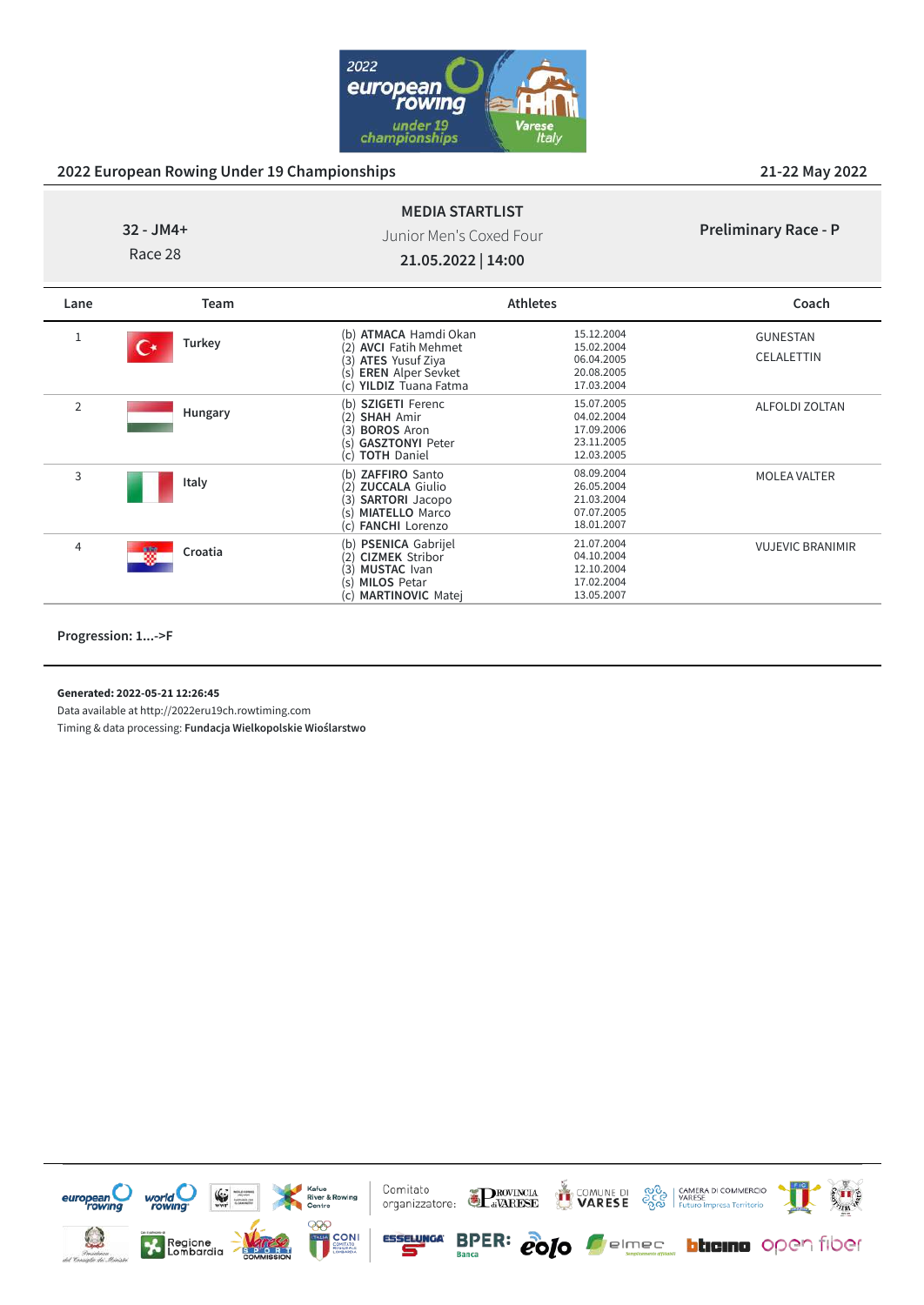

|                | $33 - JW1x$<br>Race 29    | <b>MEDIA STARTLIST</b><br>Junior Women's Single Sculls<br>21.05.2022   14:05 |            | Repechage - R                       |
|----------------|---------------------------|------------------------------------------------------------------------------|------------|-------------------------------------|
| Lane           | Team                      |                                                                              | Athletes   | Coach                               |
| 1              | Bosnia and<br>Herzegovina | <b>GORETIC Vivien</b>                                                        | 24.04.2020 | <b>MELGES THOMAS</b>                |
| $\overline{2}$ | Hungary                   | <b>PADAR Luca</b>                                                            | 21.10.2005 | <b>RACZ MILAN</b>                   |
| 3              | Switzerland<br>↔          | <b>KUEHN Lina</b>                                                            | 13.03.2004 | HOWALD-BUOL<br>ANNA-MARIA           |
| 4              | Slovenia                  | <b>DREMELJ</b> Jana                                                          | 07.10.2004 | PIRIH MIHA                          |
| 5              | Romania                   | <b>IFTENI Bianca Camelia</b>                                                 | 06.10.2006 | CATESCU-AVRAM<br>VALERIA            |
| 6              | Moldova<br>碰              | <b>FEDORENCO Ecaterina</b>                                                   | 23.11.2004 | <b>DEREVIANCO</b><br><b>TATIANA</b> |
|                |                           |                                                                              |            |                                     |

**Progression: 1..4->FA, 5..->FB**

**Generated: 2022-05-21 12:26:45**

Data available at http://2022eru19ch.rowtiming.com

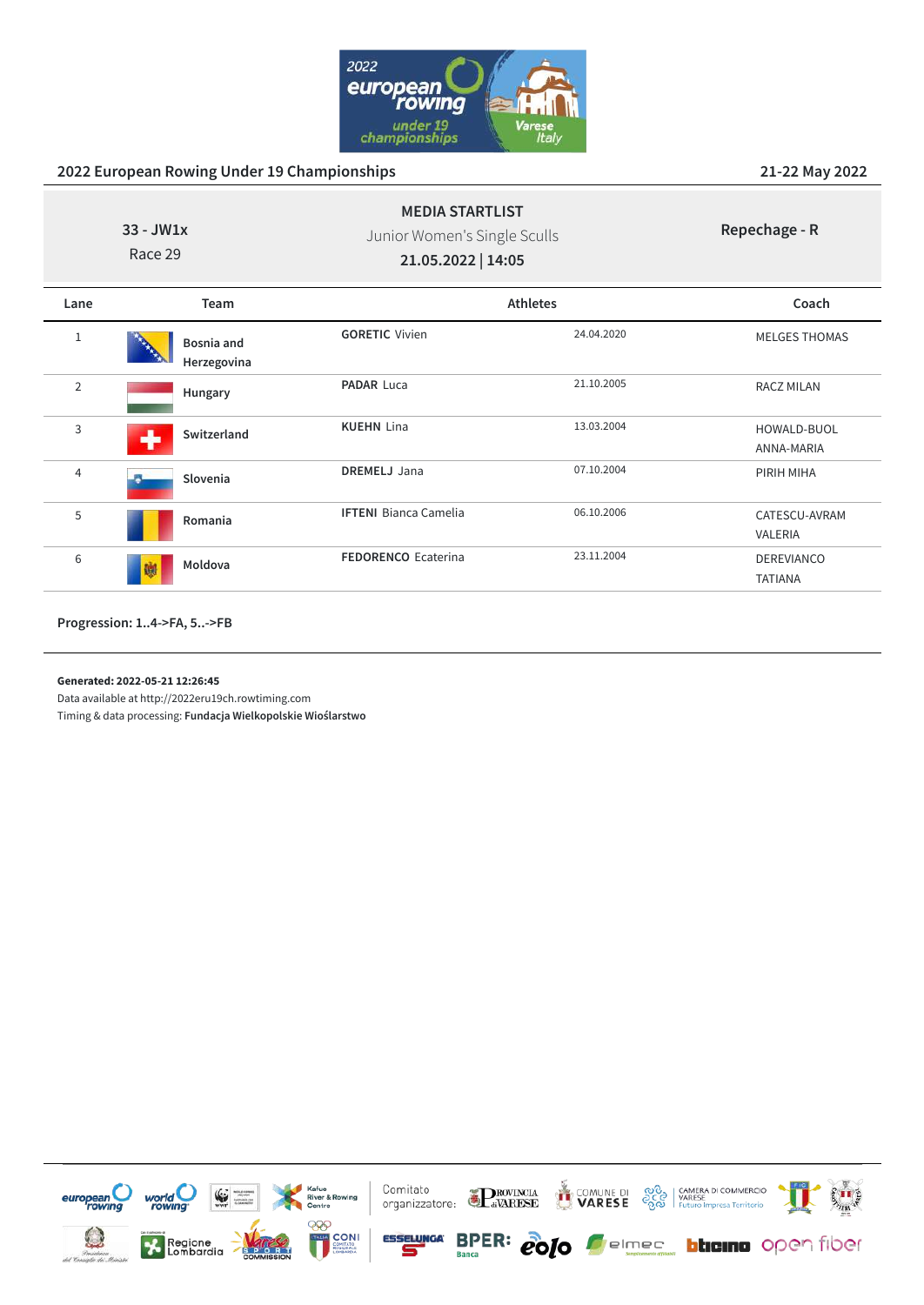

|                | $34 - JM1x$<br>Race 30 | <b>MEDIA STARTLIST</b><br>Junior Men's Single Sculls<br>21.05.2022   14:10 |                 | Repechage - R                        |
|----------------|------------------------|----------------------------------------------------------------------------|-----------------|--------------------------------------|
| Lane           | Team                   |                                                                            | <b>Athletes</b> | Coach                                |
| $1\,$          | Italy                  | <b>MANCINI Nicola</b>                                                      | 03.03.2004      | <b>MOLEA VALTER</b>                  |
| $\overline{2}$ | Slovenia               | <b>ALJAZ Kunstelj</b>                                                      | 03.02.2005      | PIRIH MIHA                           |
| 3              | Moldova<br>鱜           | <b>MORARENCO Roman</b>                                                     | 05.11.2005      | <b>NARIVONCIC</b><br><b>GHENADIE</b> |
| $\overline{4}$ | Hungary                | <b>CSIZMADIA Adam</b>                                                      | 20.01.2005      | ALFOLDI ZOLTAN                       |

**Progression: 1,2,3->SA/B, 4..->ELM**

**Generated: 2022-05-21 12:26:45**

Data available at http://2022eru19ch.rowtiming.com

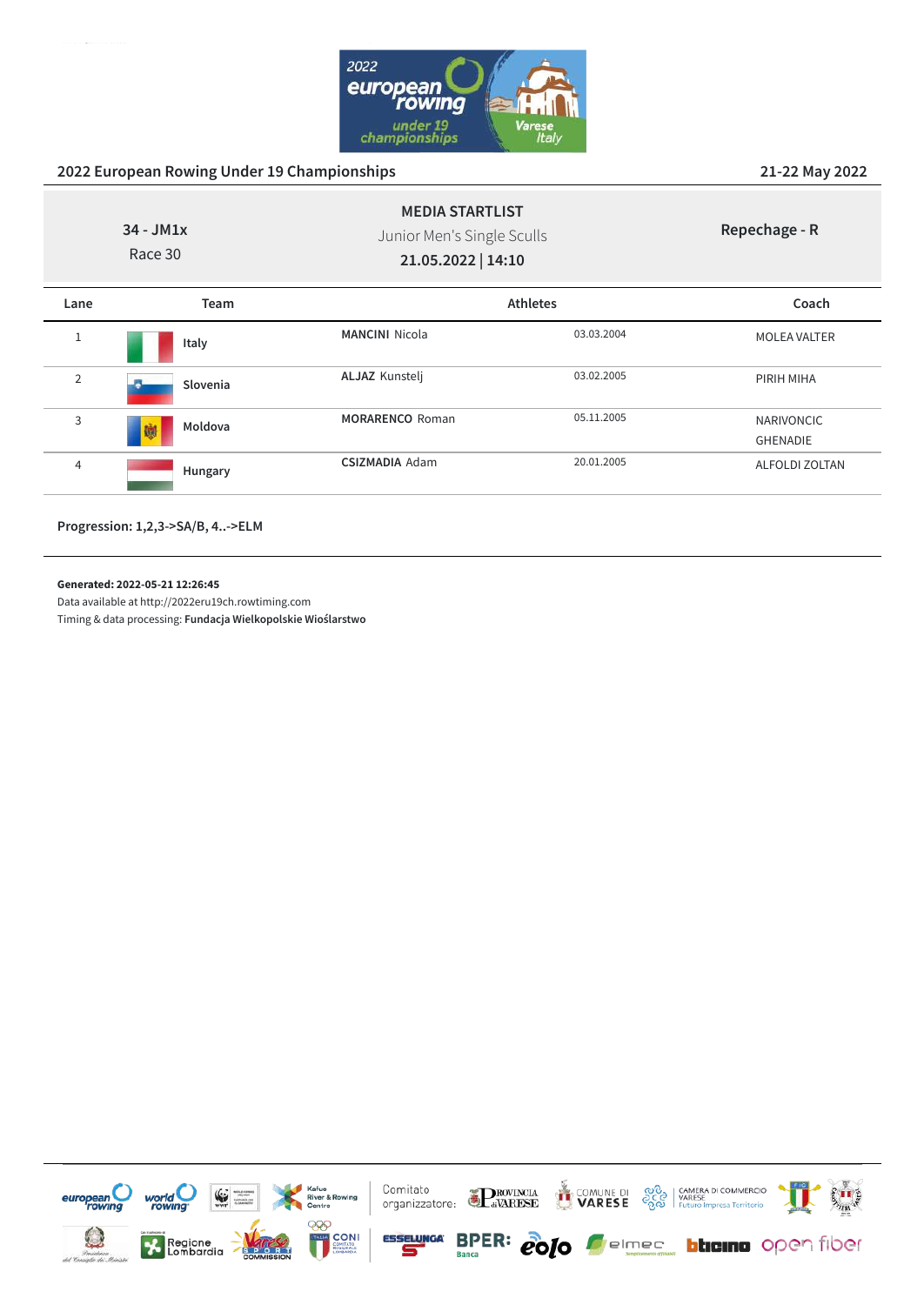

|                | 35 - JW2-<br>Race 31       | <b>MEDIA STARTLIST</b><br>Junior Women's Pair<br>21.05.2022   14:15 |                          | Repechage - R                        |
|----------------|----------------------------|---------------------------------------------------------------------|--------------------------|--------------------------------------|
| Lane           | Team                       | <b>Athletes</b>                                                     |                          | Coach                                |
| $\mathbf{1}$   | Hungary                    | <b>SANDOR Zsofia</b><br>(b)<br>(s) BENCSICS Hella                   | 14.04.2004<br>05.11.2005 | BIRO-LAKO<br><b>SZANDRA</b>          |
| $\overline{2}$ | Moldova<br>戀               | (b) GRECINA Vera<br>(s) DOZORET Ana                                 | 26.01.2007<br>08.08.2007 | <b>NARIVONCIC</b><br><b>GHENADIE</b> |
| 3              | Romania                    | (b) <b>AZOITEI</b> Valentina Amalia<br>(s) DINU Andreea Nicoleta    | 14.08.2004<br>20.11.2005 | <b>GRIJUC MARIAN</b>                 |
| 4              | Italy                      | (b) NASELLI Sofia<br>(s) SCARPELLO Martina                          | 12.08.2005<br>04.11.2004 | CASULA MASSIMO                       |
| 5              | <b>Great Britain</b><br>ZN | (b) <b>BEESON</b> Zoe<br>(s) <b>ASPINALL</b> Maisie                 | 07.10.2004<br>08.01.2004 | <b>MACCALLUM RHONA</b>               |

**Progression: 1..4->FA, 5..->ELM**

#### **Generated: 2022-05-21 12:26:45**

Data available at http://2022eru19ch.rowtiming.com

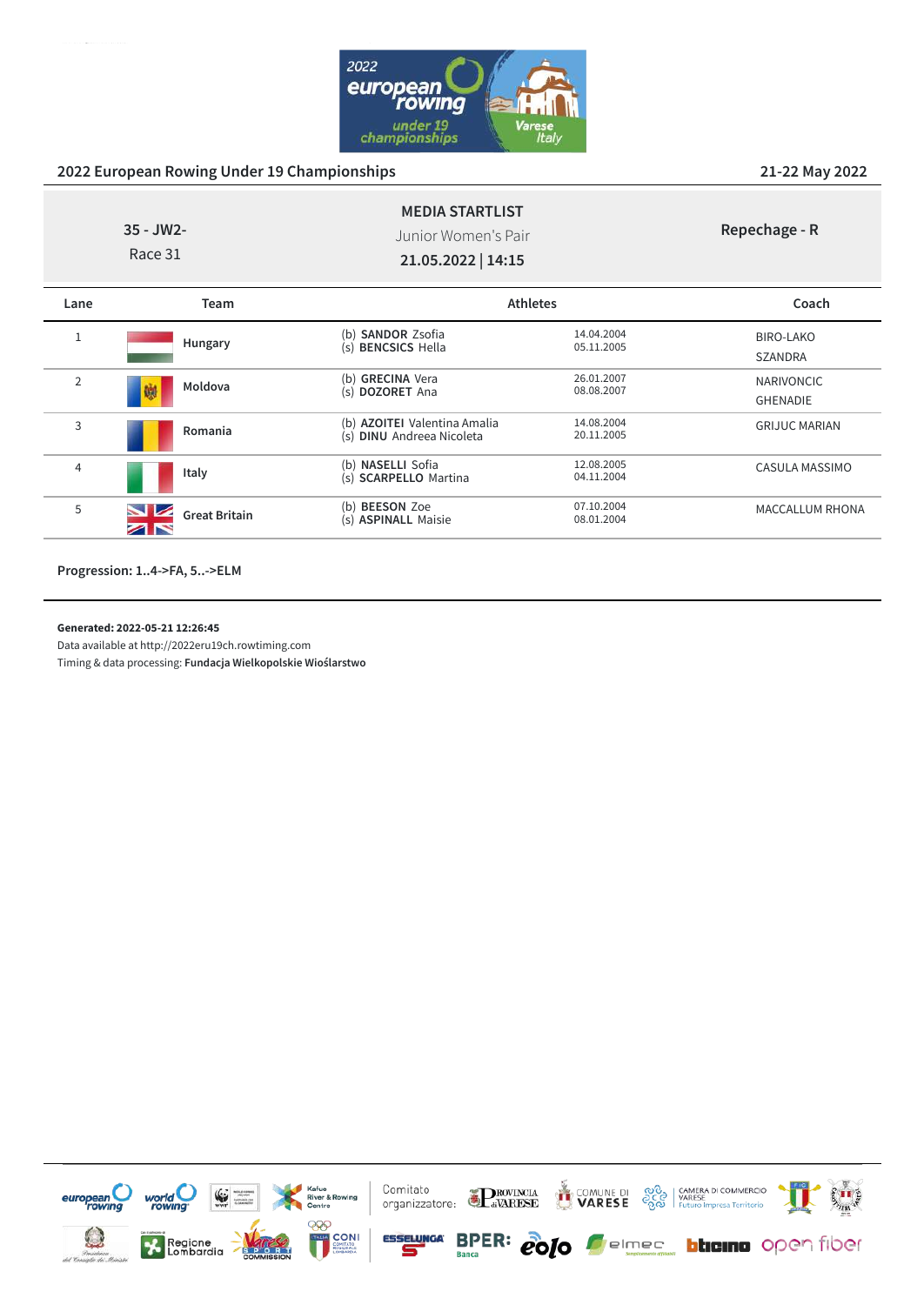

|                | $36 - JM2 -$<br>Race 32 | <b>MEDIA STARTLIST</b><br>Junior Men's Pair<br>21.05.2022   14:20 |                          | Repechage - R                         |
|----------------|-------------------------|-------------------------------------------------------------------|--------------------------|---------------------------------------|
| Lane           | Team                    | <b>Athletes</b>                                                   |                          | Coach                                 |
| $\mathbf{1}$   | <b>Denmark</b>          | (b) MIKKELSEN Simon<br>(s) <b>ELLEHAMMER</b> Elias                | 20.06.2004<br>04.07.2004 | <b>MADSEN SOEREN</b>                  |
| $\overline{2}$ | Austria                 | (b) PFURTSCHELLER Bernd<br>(s) STRAUSS Nikolaus                   | 16.07.2005<br>25.01.2005 | <b>GOETZ ANNA-MARIA</b>               |
| 3              | Slovenia                | (b) ZAVRSNIK Arne<br>(s) BRGLEZ Jakob                             | 31.03.2005<br>19.03.2004 | <b>MERF PRIMOZ</b>                    |
| 4              | Romania                 | (b) VATAMANIUC Andrei-Vlad-Robert<br>(s) NUTESCU Iliuta-Leontin   | 11.08.2004<br>16.07.2004 | <b>MALIS CRISTIAN</b>                 |
| 5              | Hungary                 | (b) GESZTI Attila Krisztian<br>(s) DEDEYAN Narek Szevak           | 19.05.2004<br>26.01.2004 | <b>SIMON TAMAS</b>                    |
| 6              | Greece                  | (b) KOSTOULAS Vasileios<br>(s) KOUTRAS Dimitrios                  | 22.07.2005<br>24.08.2006 | <b>POSTIGLIONE</b><br><b>GIOVANNI</b> |

**Progression: 1..4->FA, 5..->FB**

**Generated: 2022-05-21 12:26:45**

Data available at http://2022eru19ch.rowtiming.com

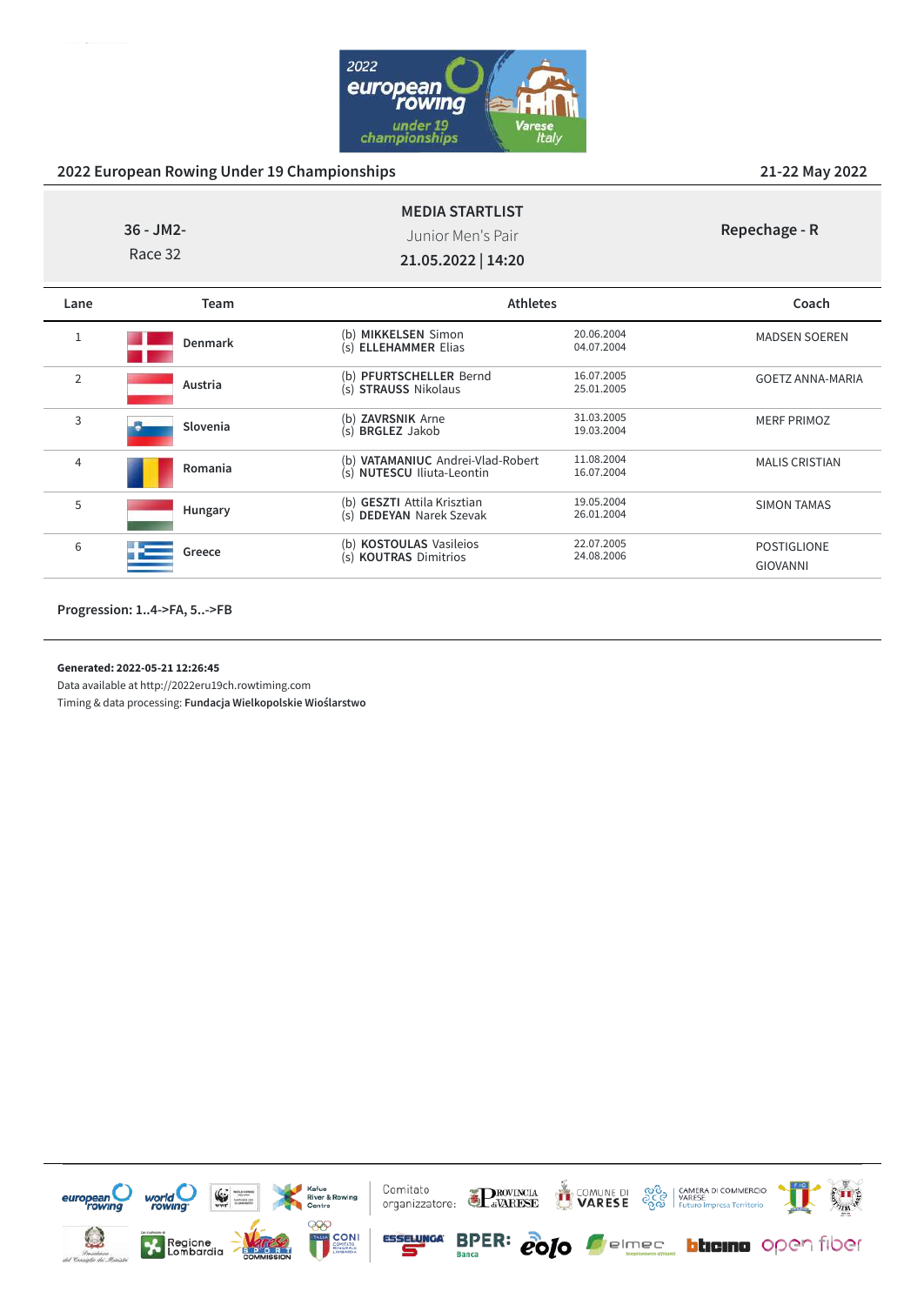

| 37 - JW2x |  |
|-----------|--|
| Race 33   |  |

Junior Women's Double Sculls

**MEDIA STARTLIST**

**Repechage - R**

**21.05.2022 | 14:25**

| Lane           | Team                  |                                                               | <b>Athletes</b>          | Coach                              |
|----------------|-----------------------|---------------------------------------------------------------|--------------------------|------------------------------------|
| 1              | Romania               | <b>DRAGHICI Bianca Elena</b><br>(b)<br>(s) TIVODARIU Gabriela | 18.06.2006<br>04.09.2006 | CATESCU-AVRAM<br>VALERIA           |
| $\overline{2}$ | Poland                | <b>SZCZECH Emilia</b><br>(b)<br>(s) <b>FACON</b> Julia        | 07.01.2005<br>29.10.2004 | <b>RADKOWSKI</b><br><b>TOMASZ</b>  |
| 3              | France                | (b) MASSEMIN Milla<br>(s) DEGEORGES Salome                    | 14.03.2004<br>01.07.2004 | <b>DEPIERRE GAEL</b>               |
| 4              | <b>Czech Republic</b> | (b) JANSTOVA Terezie<br>(s) ZAMOSTNA Veronika                 | 18.05.2005<br>17.04.2004 |                                    |
| 5              | <b>Great Britain</b>  | <b>TAYLOR Ella</b><br>(b)<br><b>KNIGHT</b> Megan<br>(s)       | 10.05.2004<br>08.04.2004 | MACCALLUM RHONA                    |
| 6              | Hungary               | (b) KOVACS Eszter<br>(s) MAJSA Klaudia                        | 13.08.2005<br>20.01.2006 | <b>BIRO-LAKO</b><br><b>SZANDRA</b> |

**Progression: 1,2->FA, 3..->FB**

**Generated: 2022-05-21 12:26:45**

Data available at http://2022eru19ch.rowtiming.com

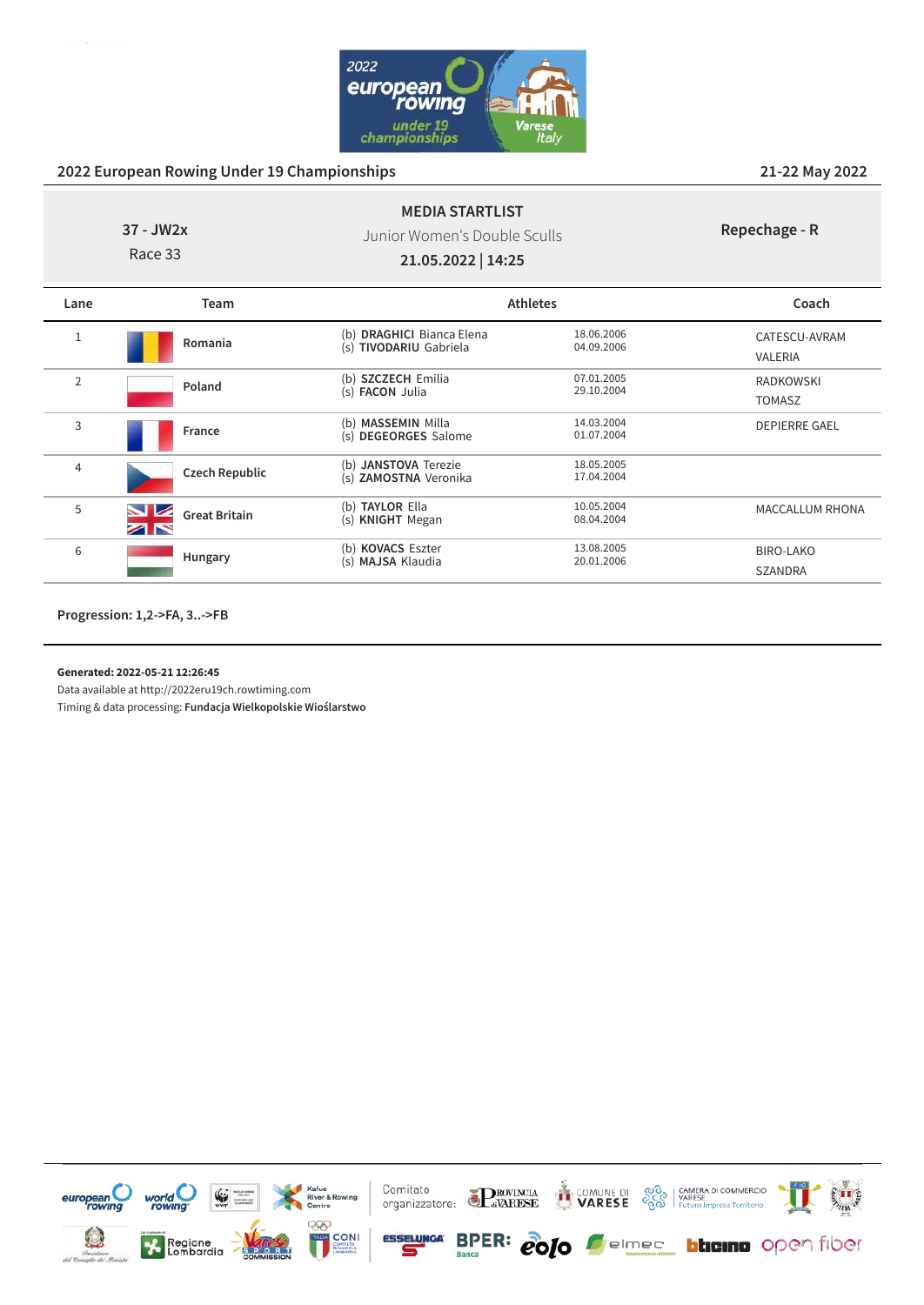

**38 - JM2x** Race 34

Junior Men's Double Sculls

**MEDIA STARTLIST**

**Repechage - R1**

**21.05.2022 | 14:30**

| Lane           | Team                  | <b>Athletes</b>                                                      |                          | Coach                   |
|----------------|-----------------------|----------------------------------------------------------------------|--------------------------|-------------------------|
|                | Armenia               | (b) MIRZOYAN Mher<br>(s) HALAJYAN Armen                              | 29.06.2004<br>11.05.2006 |                         |
| $\overline{2}$ | <b>Czech Republic</b> | <b>VANCURA Jakub</b><br>(b)<br>(s) RYCHNOVSKY Matyas                 | 18.09.2004<br>10.07.2004 | LITERA JAKUB            |
| 3              | <b>Denmark</b>        | (b) NIELSEN Erik Kjersgaard<br>(s) RUNGE Christian                   | 03.07.2004<br>18.03.2004 |                         |
| 4              | <b>Turkey</b>         | (b) <b>KABADAYI</b> Ahmet Ali<br>(s) KOROGLU Halil Kaan              | 02.09.2004<br>09.09.2005 | <b>ILIC NEBOJSA</b>     |
| 5              | Greece                | (b) <b>KOPIDIS</b> Leonidas<br><b>MAKRYGIANNIS Panagiotis</b><br>(s) | 10.05.2004<br>28.01.2007 | POSTIGLIONE<br>GIOVANNI |

**Progression: 1,2,3->SA/B, 4..->FC**

#### **Generated: 2022-05-21 12:26:45**

Data available at http://2022eru19ch.rowtiming.com

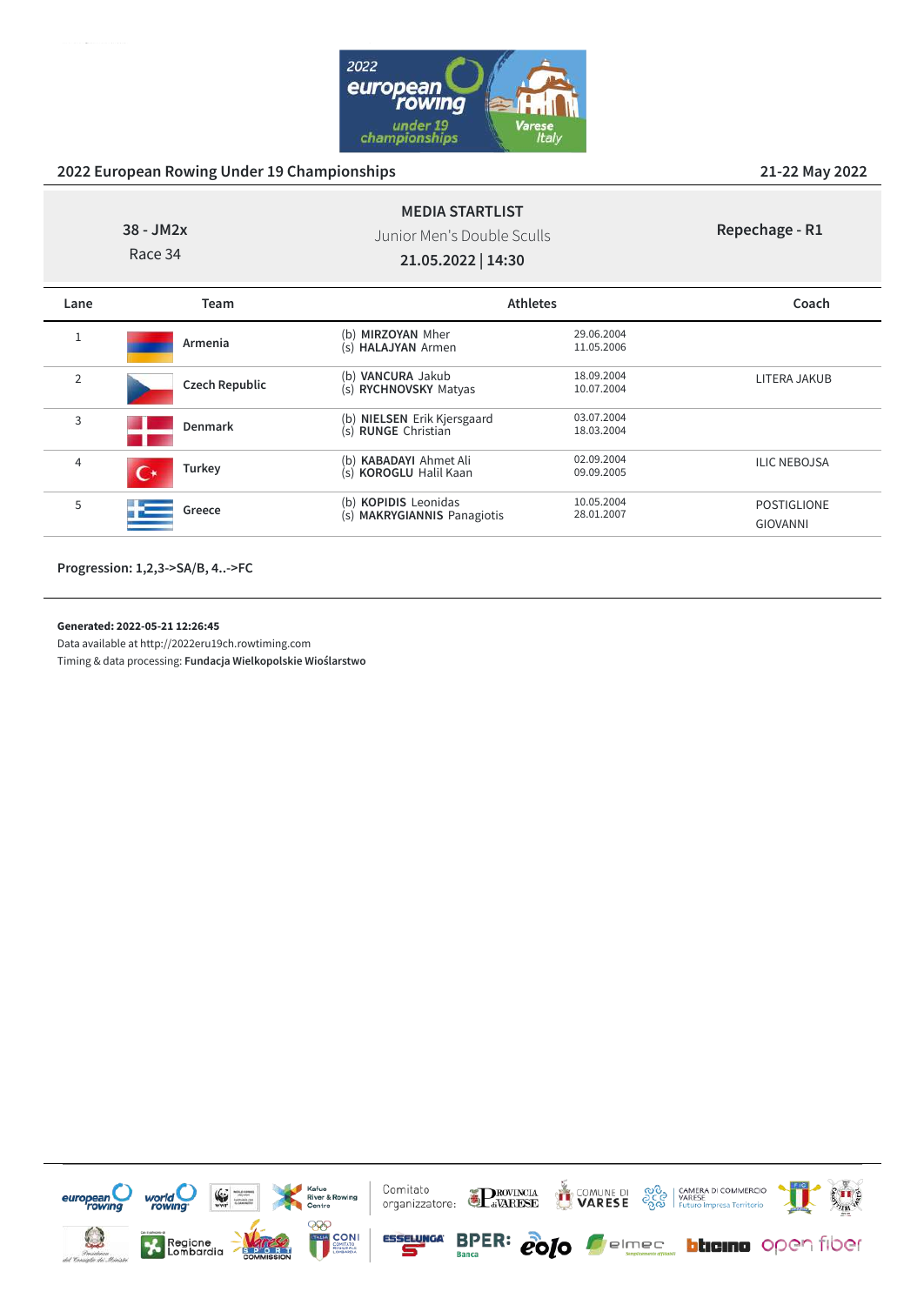

**38 - JM2x**

Junior Men's Double Sculls

**MEDIA STARTLIST**

**Repechage - R2**

Race 35

**21.05.2022 | 14:35**

| Lane           | Team         |                                                                           | <b>Athletes</b>          | Coach                               |
|----------------|--------------|---------------------------------------------------------------------------|--------------------------|-------------------------------------|
|                | Moldova<br>嚩 | (b) CHIREI Alexandr<br>(s) ANTOHA Dmitri                                  | 22.01.2006<br>14.05.2005 | <b>DEREVIANCO</b><br><b>TATIANA</b> |
| $\overline{2}$ | 磷<br>Croatia | (b) SMOLJANOVIC Marin<br><b>TALAJA Ivan</b><br>(s)                        | 20.11.2004<br>03.01.2005 | <b>SRZIC LUKA</b>                   |
| 3              | Romania      | <b>BADEA Ovidiu Cristian</b><br>(b)<br><b>BUZDUGAN Alin Vasile</b><br>(s) | 04.01.2004<br>06.03.2004 | <b>MALIS CRISTIAN</b>               |
| 4              | Hungary      | <b>DRAVUCZ Mate</b><br>(b)<br><b>PALMAI</b> Agoston<br>(s)                | 10.10.2004<br>28.09.2005 | PURUCKI FERENC                      |
| 5              | Norway       | <b>HEIN</b> Erik<br>(b)<br><b>THIME</b> Marius Antonsen<br>(s)            | 17.05.2004<br>07.06.2004 | SKJOENHAUG<br><b>TRULS PETTER</b>   |

**Progression: 1,2,3->SA/B, 4..->FC**

#### **Generated: 2022-05-21 12:26:45**

Data available at http://2022eru19ch.rowtiming.com

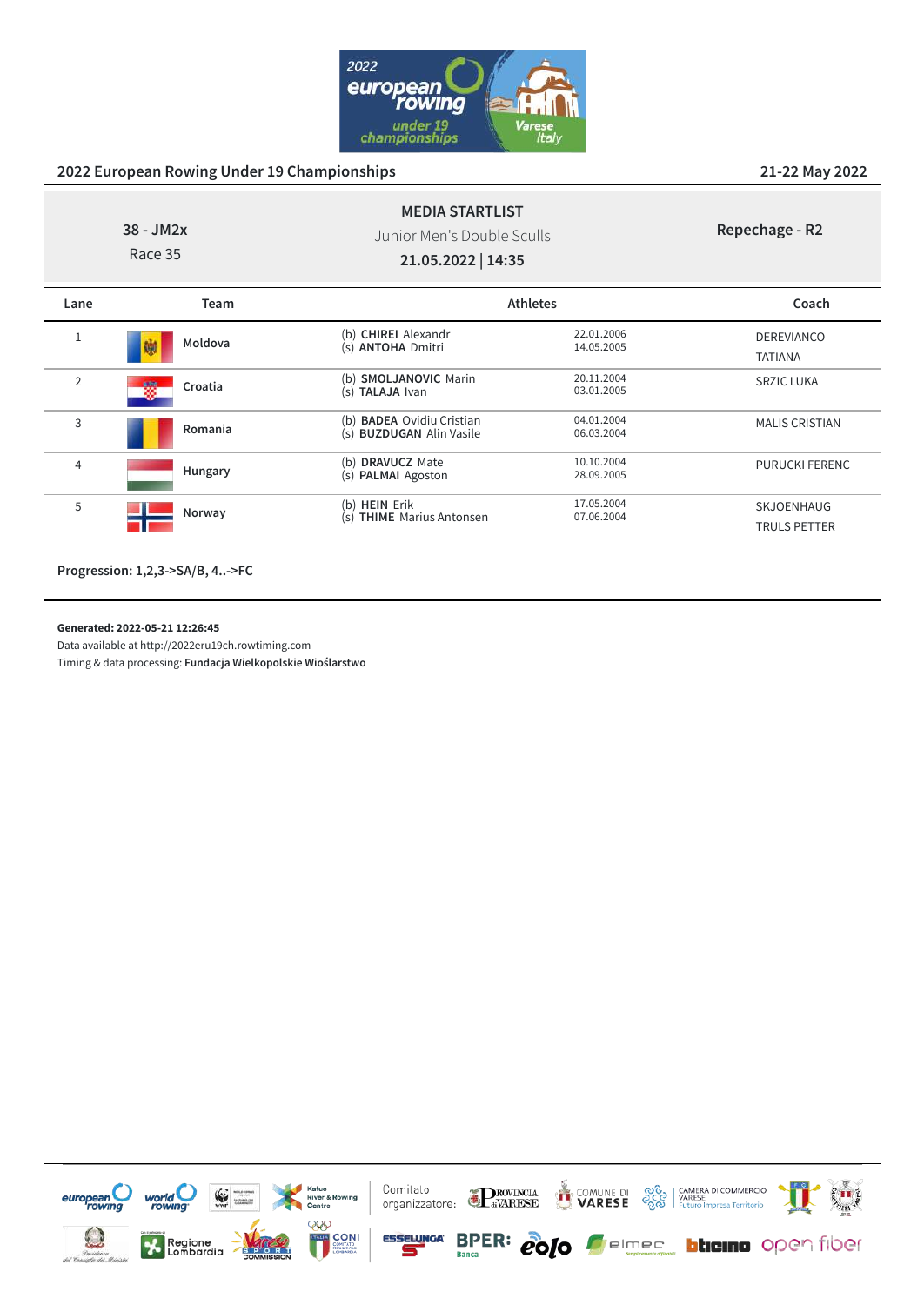

**Repechage - R1**

## **MEDIA STARTLIST** Junior Men's Four

**40 - JM4-** Race 36

**21.05.2022 | 14:40**

| Lane           | Team    | <b>Athletes</b>                                                                                                                                          |                                                      | Coach                                 |
|----------------|---------|----------------------------------------------------------------------------------------------------------------------------------------------------------|------------------------------------------------------|---------------------------------------|
| T              | Greece  | <b>GEORGIOU Lazaros</b><br>(b)<br><b>CHARISIOS</b> Georgios<br>(2)<br><b>FOROZIDIS</b> Panagiotis Aristotelis<br>(3)<br><b>KOLOVOS Athanasios</b><br>(s) | 09.09.2004<br>05.05.2005<br>23.08.2005<br>12.04.2004 | <b>POSTIGLIONE</b><br><b>GIOVANNI</b> |
| $\overline{2}$ | France  | (b) CHOICHILLON Martin<br><b>MALECOT Marco</b><br>(2)<br><b>PICOUET - EGLY Pierre</b><br>(3)<br>(s) MER - APPERE Youenn                                  | 22.09.2004<br>28.08.2004<br>16.12.2004<br>13.11.2004 | <b>BOSOUET GILLES</b>                 |
| 3              | Romania | PLESESCU Cosmin Iulian<br>(h)<br><b>MOLDOVAN Eduard Angel</b><br>(2)<br><b>STOIAN</b> Nicolae Razvan<br>(3)<br><b>DUNCA</b> Marian Stefan<br>(s)         | 26.03.2004<br>30.01.2004<br>07.12.2004<br>13.06.2004 | <b>MALIS CRISTIAN</b>                 |
| $\overline{4}$ | Ukraine | <b>HLADCHENKO</b> Bohdan<br>(b)<br><b>KYRYCHEVSKYI Ihor</b><br>(2)<br>MAZEPA Ihor<br>(3)<br>(s) CHYKANOV Illia                                           | 08.06.2006<br>08.06.2004<br>20.01.2005<br>02.08.2006 | <b>CHYKANOV SERGIY</b>                |
| 5              | Serbia  | <b>MILANOVIC Filip</b><br>(b)<br><b>BOSNIC Zoran</b><br>(2)<br><b>CVETKOVIC</b> Predrag<br>(3)<br><b>POPOVIC Viktor</b><br>(s)                           | 06.05.2005<br>30.12.2004<br>25.02.2004<br>25.04.2004 | <b>TOMIC MILOS</b>                    |

**Progression: 1,2->FA, 3..->FB**

**Generated: 2022-05-21 12:26:45**

Data available at http://2022eru19ch.rowtiming.com

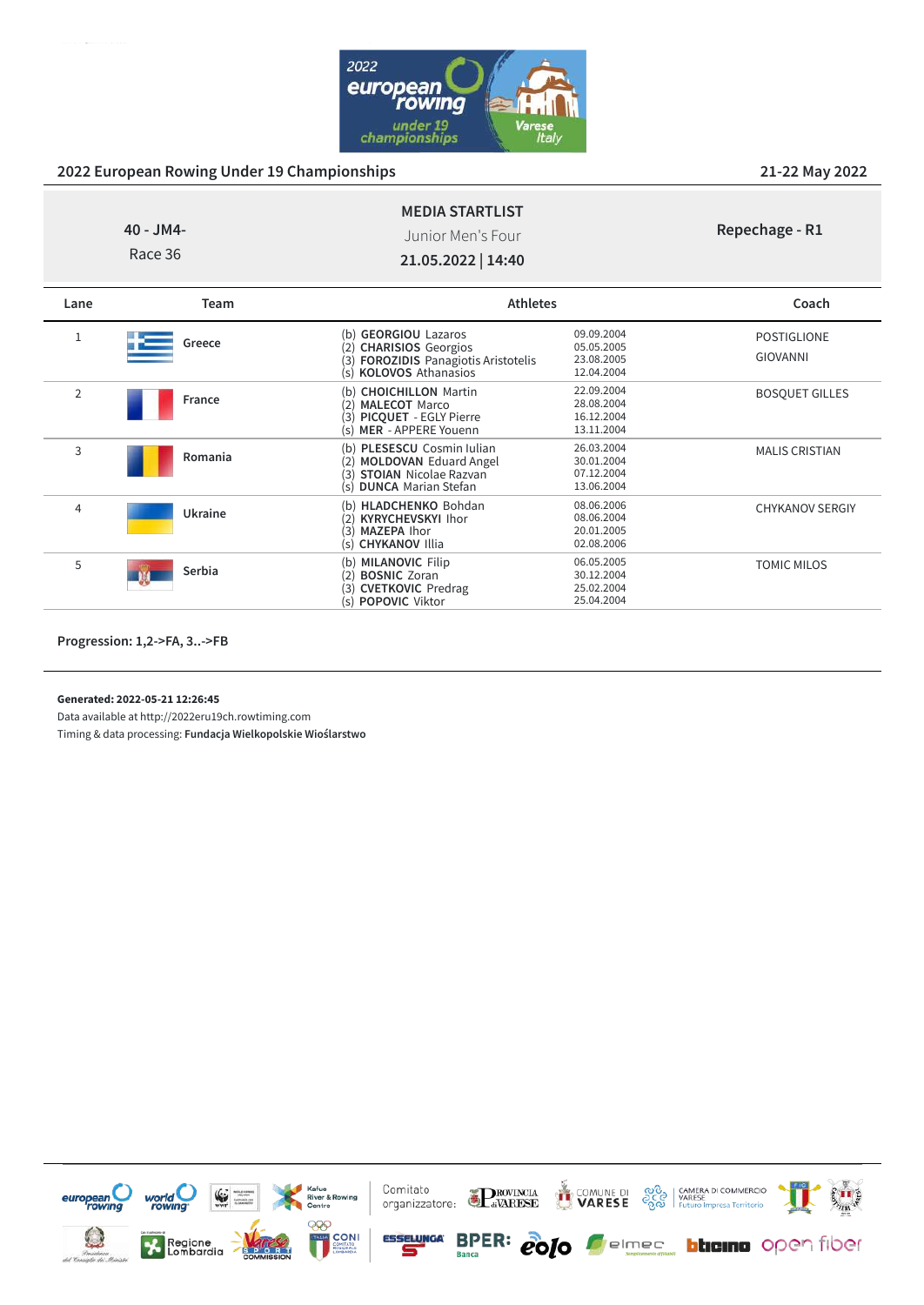

#### **40 - JM4- MEDIA STARTLIST** Junior Men's Four

**Repechage - R2**

Race 37

**21.05.2022 | 14:45**

| Lane           | Team            |                                                                                                                                                  | <b>Athletes</b>                                      | Coach                             |
|----------------|-----------------|--------------------------------------------------------------------------------------------------------------------------------------------------|------------------------------------------------------|-----------------------------------|
| 1              | Hungary         | (b) <b>ZUDOR</b> Marcell Ferenc<br><b>MESZAROS Levente</b><br>(2)<br>$\mathsf{3}$<br><b>KALMAR Aron</b><br><b>BOROS Oliver</b><br>(s)            | 01.03.2004<br>29.04.2005<br>22.12.2005<br>10.07.2004 | PERGEL LASZLO                     |
| $\overline{2}$ | 蟧<br>Croatia    | (b) TERLEVIC Matej<br>(2)<br><b>PUH Lovre</b><br>3)<br><b>GALIC Matej</b><br><b>BANOVIC</b> Sven Thomas<br>(s)                                   | 17.03.2004<br>08.04.2004<br>02.10.2004<br>12.01.2005 | URLIC TONI                        |
| 3              | Portugal<br>le, | (b) ALPOIM Francisco<br><b>GONCALVES Diogo</b><br>2)<br><b>RODRIGUES Pedro</b><br>(3)<br><b>SANTOS Afonso</b><br>(s)                             | 28.01.2004<br>06.12.2005<br>12.07.2005<br>27.05.2005 | CANHOLA JOSE                      |
| 4              | Poland          | <b>SENDERACKI Konrad</b><br>(b)<br><b>KOT</b> Mikolaj<br>$\left( 2\right)$<br>3<br><b>WACHNICKI</b> Arkadiusz<br><b>KOZLOWSKI Mateusz</b><br>(s) | 06.08.2004<br>20.01.2004<br>11.04.2004<br>06.05.2004 | <b>RADKOWSKI</b><br><b>TOMASZ</b> |

**Progression: 1,2->FA, 3..->FB**

#### **Generated: 2022-05-21 12:26:45**

Data available at http://2022eru19ch.rowtiming.com



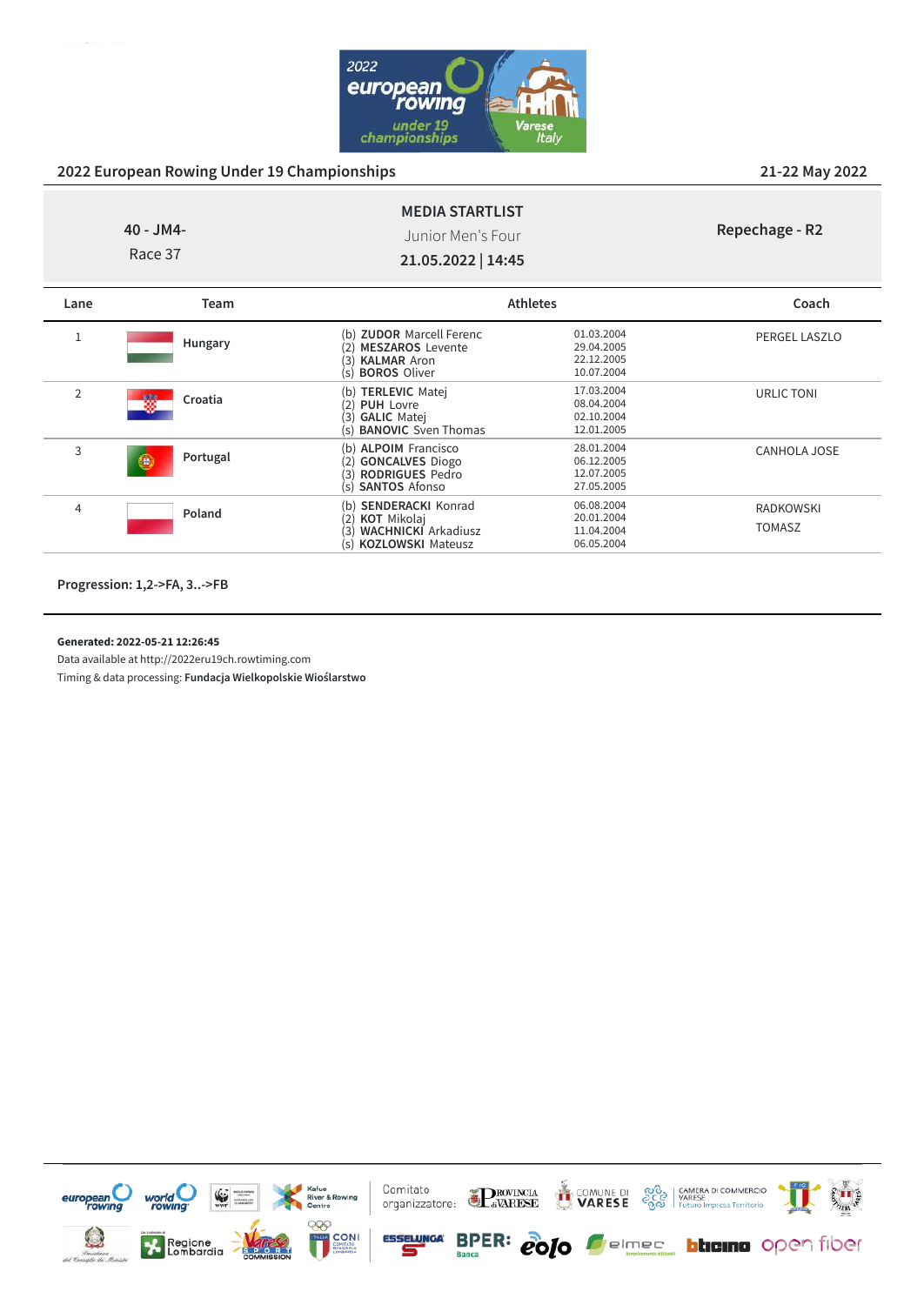

# **41 - JW4x**

Race 38

# Junior Women's Quadruple Sculls

**MEDIA STARTLIST**

#### **Repechage - R1**

**21.05.2022 | 14:50**

| Lane           | <b>Team</b> | <b>Athletes</b>                                                                                                                  |                                                      | Coach                                 |
|----------------|-------------|----------------------------------------------------------------------------------------------------------------------------------|------------------------------------------------------|---------------------------------------|
| 1              | Greece      | (b) LEVENTELLI Eleni Marina<br><b>LAPIKOF</b> Viktoria<br>(2)<br><b>ANGOU Sotiria</b><br>(3)<br>NTARA Nefeli<br>(s)              | 23.07.2004<br>20.07.2005<br>11.07.2005<br>21.11.2007 | <b>POSTIGLIONE</b><br><b>GIOVANNI</b> |
| $\overline{2}$ | Lithuania   | <b>NASTICIUTE Aukse</b><br>(b)<br><b>SAKICKAITE Ugne</b><br>(2)<br><b>RUDAITYTE Ugne</b><br>(3)<br><b>KUBAITYTE Agne</b><br>(s)  | 09.11.2005<br>04.09.2005<br>21.12.2004<br>25.09.2005 |                                       |
| 3              | Poland      | (b) KUSIOWSKA Kinga<br><b>KHLIBENKO</b> Anna<br>(2)<br><b>STEFANIAK Gabriela</b><br>3)<br><b>MALICKA</b> Natasha<br>(s)          | 15.04.2005<br>14.11.2004<br>15.05.2005<br>07.04.2004 | <b>RADKOWSKI</b><br><b>TOMASZ</b>     |
| 4              | Hungary     | <b>SCHRIEBER</b> Anna Magdolna<br>(b)<br><b>ANGYAL Zsofia</b><br>(2)<br><b>BALAZS</b> Szonja<br>้3)<br><b>NAGY Zsofia</b><br>(s) | 15.11.2004<br>25.08.2004<br>13.07.2004<br>07.05.2006 | <b>FICSOR LASZLO</b>                  |
| 5              | Estonia     | (b) LUTS Sigrid<br><b>OLESK Kaisa</b><br>'2)<br><b>MEINBEK Doris</b><br>้3)<br><b>ENDREKSON Gerli</b><br>(s)                     | 08.04.2005<br>12.12.2006<br>09.07.2004<br>09.08.2005 | <b>VAAR RUTH</b>                      |

**Progression: 1,2->FA, 3..->FB**

**Generated: 2022-05-21 12:26:45**

Data available at http://2022eru19ch.rowtiming.com

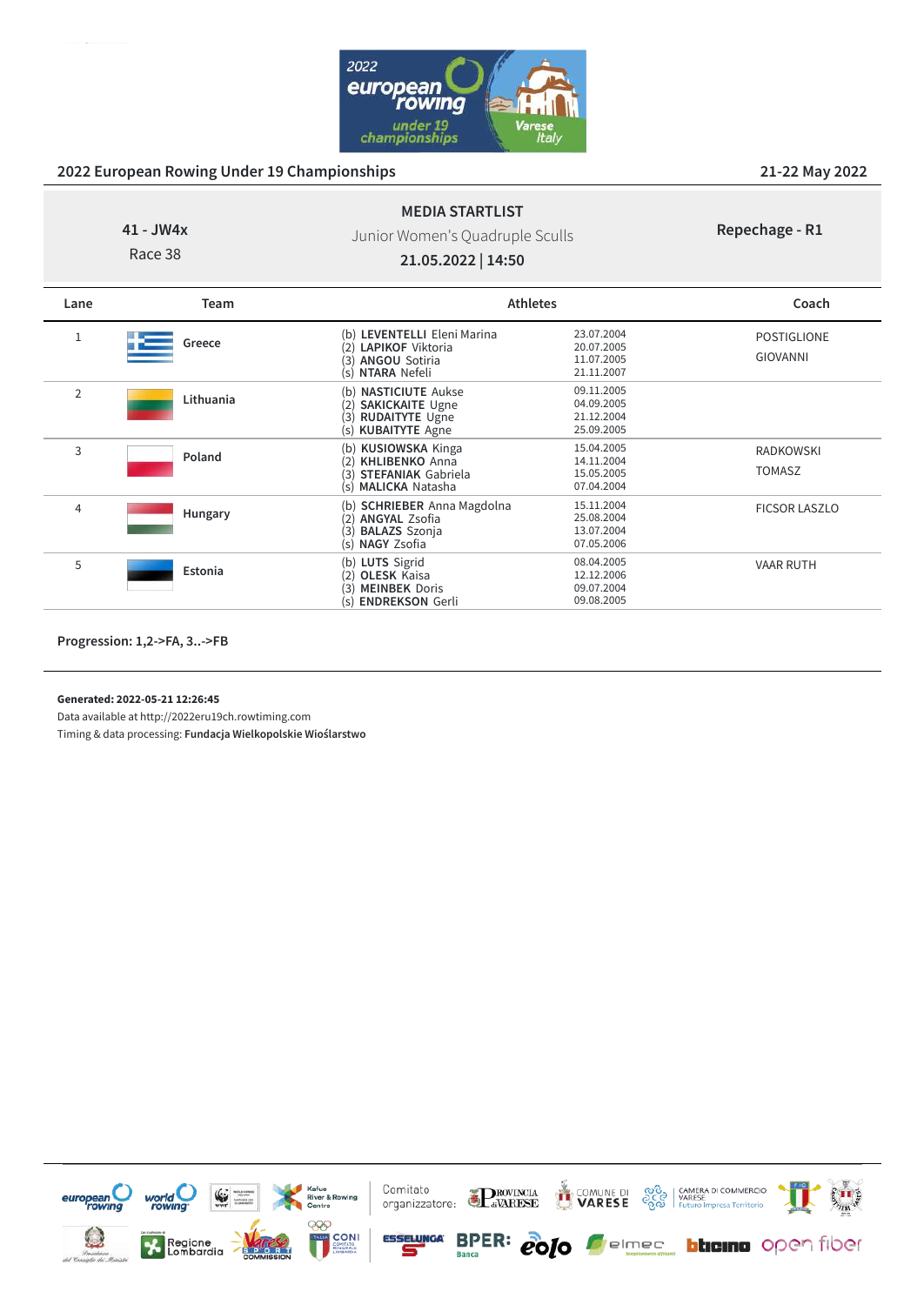

**Repechage - R2**

# **MEDIA STARTLIST** Junior Women's Quadruple Sculls

**41 - JW4x** Race 39

**21.05.2022 | 14:55**

| Lane           | Team           | <b>Athletes</b>                                                                                                                            |                                                      | Coach                            |
|----------------|----------------|--------------------------------------------------------------------------------------------------------------------------------------------|------------------------------------------------------|----------------------------------|
|                | Ukraine        | (b) YELEFTERIADI Viktoriia<br><b>STEPANENKO</b> Adelina<br>2)<br><b>DEREVENKO</b> Sofiia<br>(3)<br>(s) HUZOVSKA Hanna                      | 06.07.2004<br>12.04.2006<br>26.10.2005<br>23.01.2004 | SAVYTSKYI ANDRII                 |
| $\overline{2}$ | Czech Republic | <b>BURESOVA Veronika</b><br>(b)<br><b>KRPCOVA Kamila</b><br>2)<br><b>STERBOVA Natalie</b><br>(3)<br>(s) KUBATOVA Sofie                     | 29.06.2005<br>10.09.2005<br>16.02.2006<br>19.01.2005 | <b>BLAHA PAVEL</b>               |
| 3              | Italy          | <b>INTRAINA Julia</b><br>(b)<br><b>MARCA Elisa</b><br>(2)<br>(3) <b>ARATA</b> Giorgia<br>(s) <b>BUSSACCHETTI</b> Alice                     | 16.06.2006<br>26.05.2005<br>17.07.2004<br>01.08.2004 | CASULA MASSIMO                   |
| 4              | Switzerland    | <b>TREVISAN Aline</b><br>(b)<br><b>BENATI</b> Aurelia<br>(2)<br><b>LOETSCHER Flavia</b><br>(3)<br><b>VON DER SCHULENBURG Alexa</b><br>(s)  | 28.09.2005<br>14.05.2006<br>28.12.2004<br>19.02.2004 | <b>HOWALD-BUOL</b><br>ANNA-MARIA |
| 5              | <b>Denmark</b> | <b>TERKELSEN</b> Caroline Bork<br>(b)<br><b>FRELTOFT Clara</b><br>(2)<br><b>FOLDAGER Frida Werner</b><br>(3)<br>(s) KOFOED Astrid Kirstine | 17.10.2005<br>25.03.2004<br>23.11.2005<br>27.01.2004 | <b>YDE ANDREAS HANS</b>          |

**Progression: 1,2->FA, 3..->FB**

**Generated: 2022-05-21 12:26:45**

Data available at http://2022eru19ch.rowtiming.com

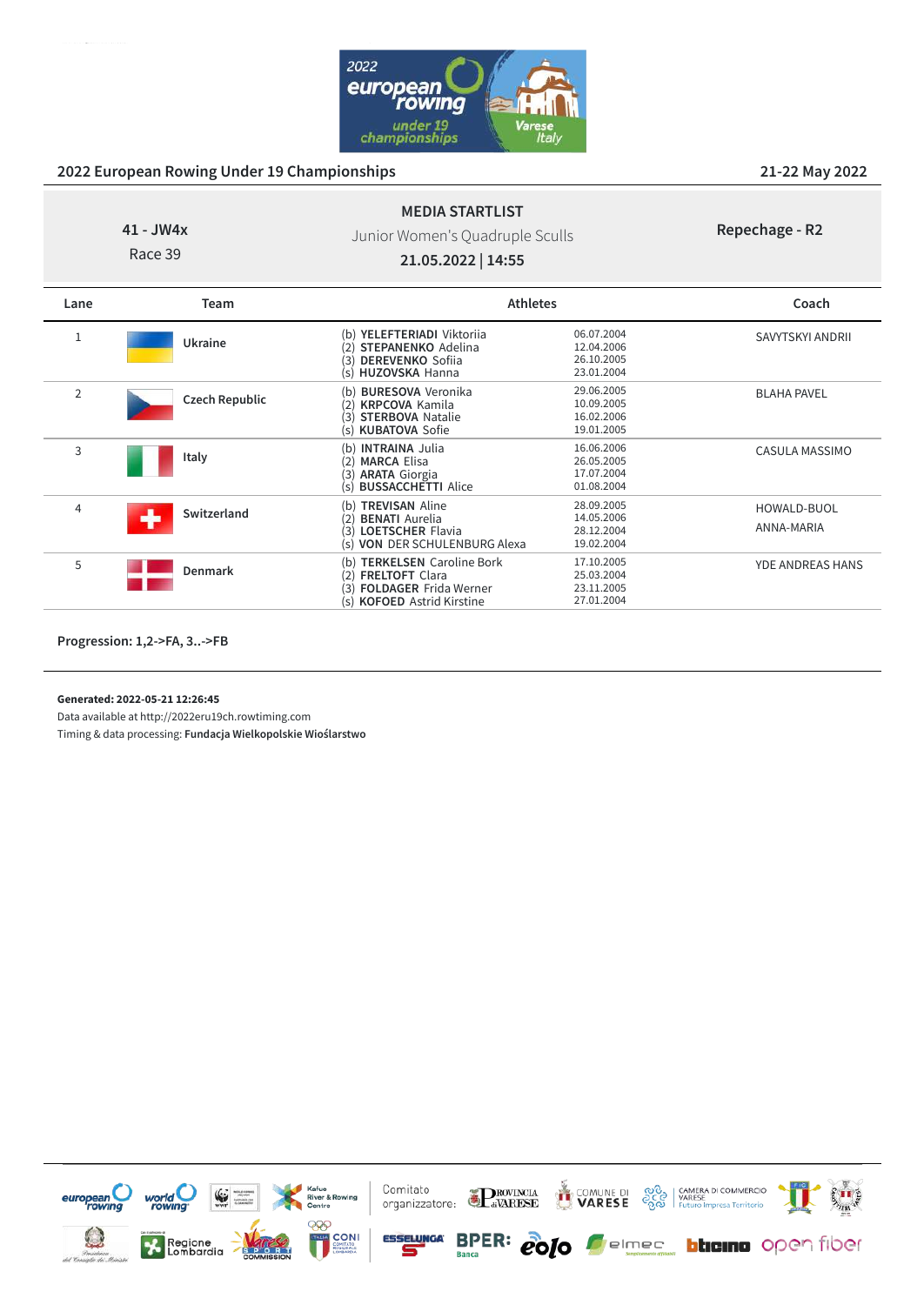

# **MEDIA STARTLIST** Junior Men's Quadruple Sculls

**42 - JM4x** Race 40

| Repechage - R |  |
|---------------|--|
|---------------|--|

**21.05.2022 | 15:00**

| Lane           | Team            |                                                                                                                                 | <b>Athletes</b>                                      | Coach                  |
|----------------|-----------------|---------------------------------------------------------------------------------------------------------------------------------|------------------------------------------------------|------------------------|
| 1              | <b>Bulgaria</b> | (b) GRIGOROV Stanislav<br><b>BOTEV Vladimir</b><br><b>MUTICH Stefan</b><br>(3)<br><b>IVANOV Yoan</b><br>(s)                     | 08.12.2004<br>02.02.2006<br>16.06.2004<br>21.08.2005 | ARGIROV PETKO          |
| $\overline{2}$ | Romania         | PEIA Dragos Valentin<br>(b)<br><b>DUMITRU</b> Silviu-Marian<br><b>GUIA</b> Marian Gabriel<br>3)<br><b>MURARIU Bogdan</b><br>(s) | 05.10.2004<br>18.08.2005<br>16.02.2005<br>14.03.2004 | <b>MALIS CRISTIAN</b>  |
| 3              | Croatia         | <b>KONTREC Nikola</b><br>(b)<br><b>PAUNOVIC Karlo</b><br>NICOSCIA Joshua<br>3)<br><b>VARAT Nino</b><br>(s)                      | 07.06.2005<br>12.01.2005<br>19.02.2004<br>29.07.2004 | PETROVIC KRESIMIR      |
| 4              | France          | (b) <b>VOSGIEN</b> Bartolomeo<br><b>SAYN Nicolas</b><br><b>CIMENT Ulysse</b><br>(3)<br><b>CHENEDE Elouen</b><br>(s)             | 13.02.2005<br>20.01.2004<br>23.10.2004<br>03.09.2004 | <b>DESLAVIERE YVAN</b> |
| 5              | Estonia         | <b>NIKITIN</b> Aleksei<br>(b)<br>RAUDKIVI Karl-Joosep<br><b>HARJUS Roobert</b><br>(3)<br><b>SVETLANOV Daniil</b><br>(S)         | 14.12.2004<br>04.10.2004<br>28.12.2004<br>06.03.2004 | <b>MAIER RITA</b>      |

**Progression: 1,2,3->SA/B, 4..->FC**

**Generated: 2022-05-21 12:26:45**

Data available at http://2022eru19ch.rowtiming.com